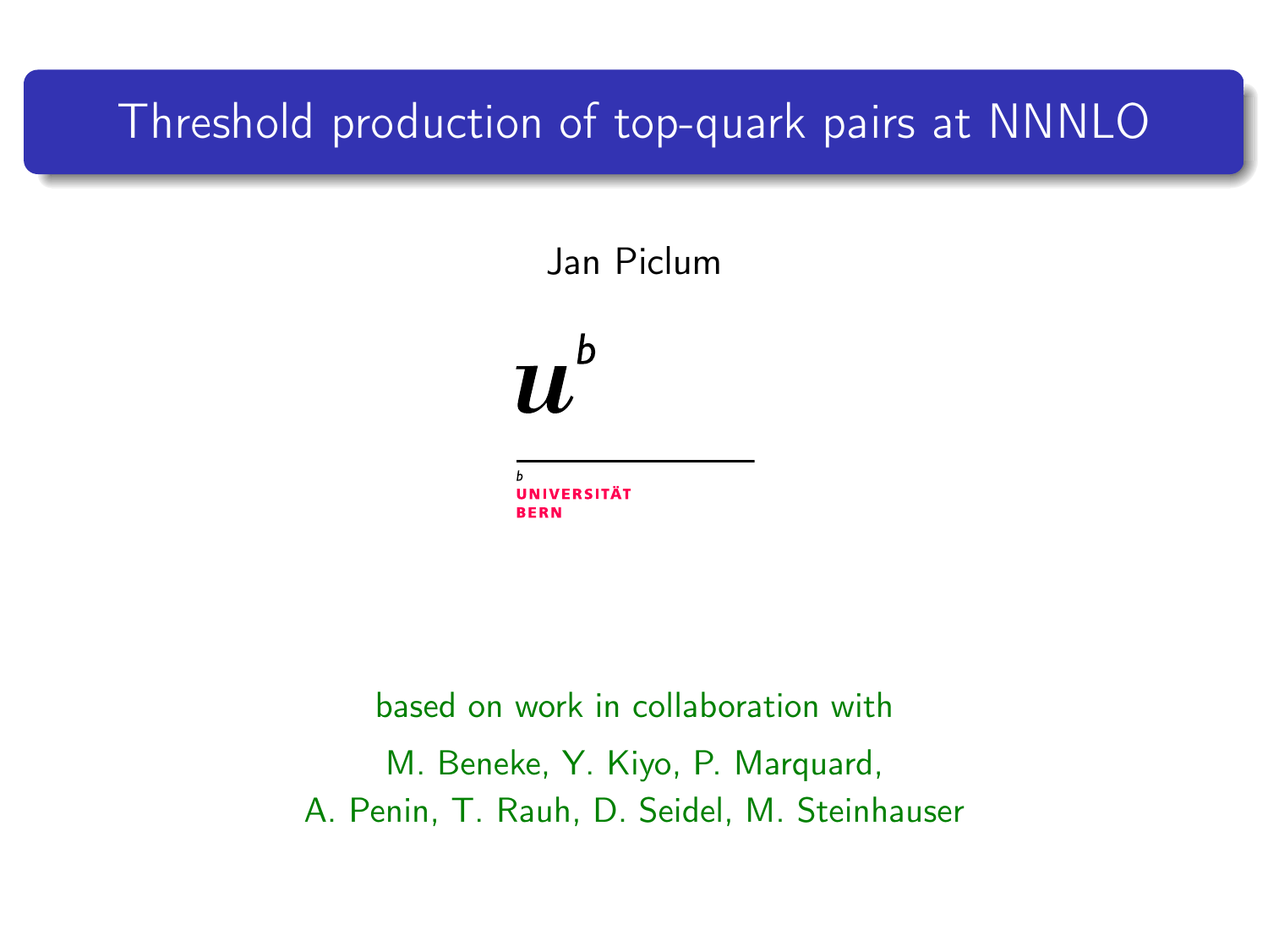### Threshold Production

relative velocity of quark-antiquark pair is small:

$$
\sqrt{s} = E + 2m_Q \approx 2m_Q \Rightarrow v = \sqrt{\frac{E}{m_Q}} \ll 1; \quad v \sim \alpha_s(m_Q v)
$$

- multi-scale problem: mass  $m_Q$ , momentum  $m_Q v$ , energy  $m_Q v^2$
- perturbation theory breaks down due to terms proportional to  $\frac{\alpha_s}{n}$ v  $\rightsquigarrow$  Coulomb resummation
- **o** formation of bound states below threshold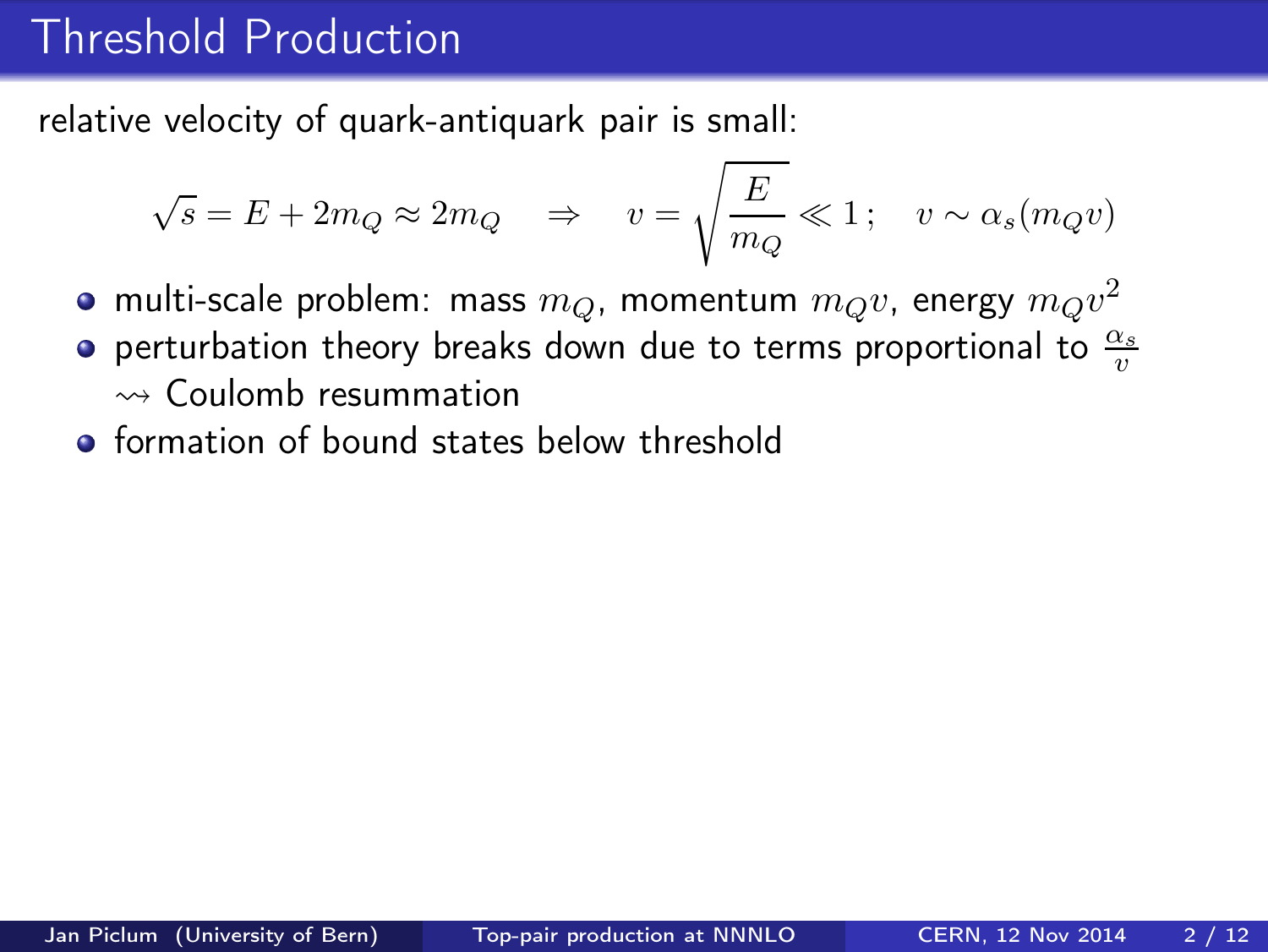## Threshold Production

relative velocity of quark-antiquark pair is small:

$$
\sqrt{s} = E + 2m_Q \approx 2m_Q \Rightarrow v = \sqrt{\frac{E}{m_Q}} \ll 1; \quad v \sim \alpha_s(m_Q v)
$$

- multi-scale problem: mass  $m_Q$ , momentum  $m_Q v$ , energy  $m_Q v^2$
- perturbation theory breaks down due to terms proportional to  $\frac{\alpha_s}{n}$ v  $\rightsquigarrow$  Coulomb resummation
- **o** formation of bound states below threshold
- $b\bar{b}$ : bound-state resonances
- $\bullet$   $t\bar{t}$ : large width prevents existence of bound states

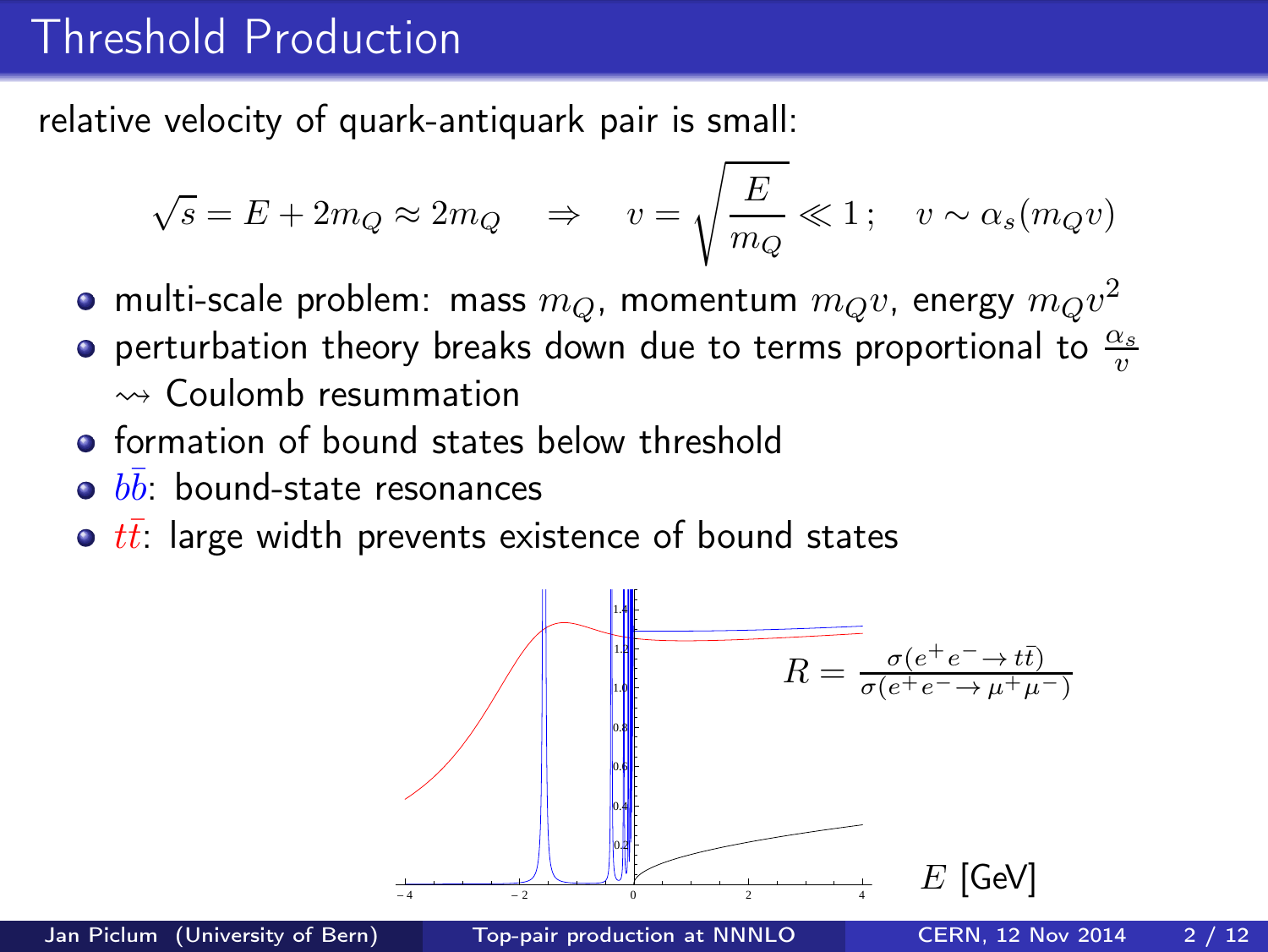# **Effective Theory Setup**

[Thacker, Lepage; Lepage, Magnea, Nakhleh, Magnea, Hornbostel; Bodwin, Braaten, Lepage] [Pineda, Soto; Beneke, Signer, Smirnov; Brambilla, Pineda, Soto, Vairo] scale hierarchy:  $m_t \gg m_t v \gg m_t v^2 \gg \Lambda_{\rm QCD}$ 

QCD full theory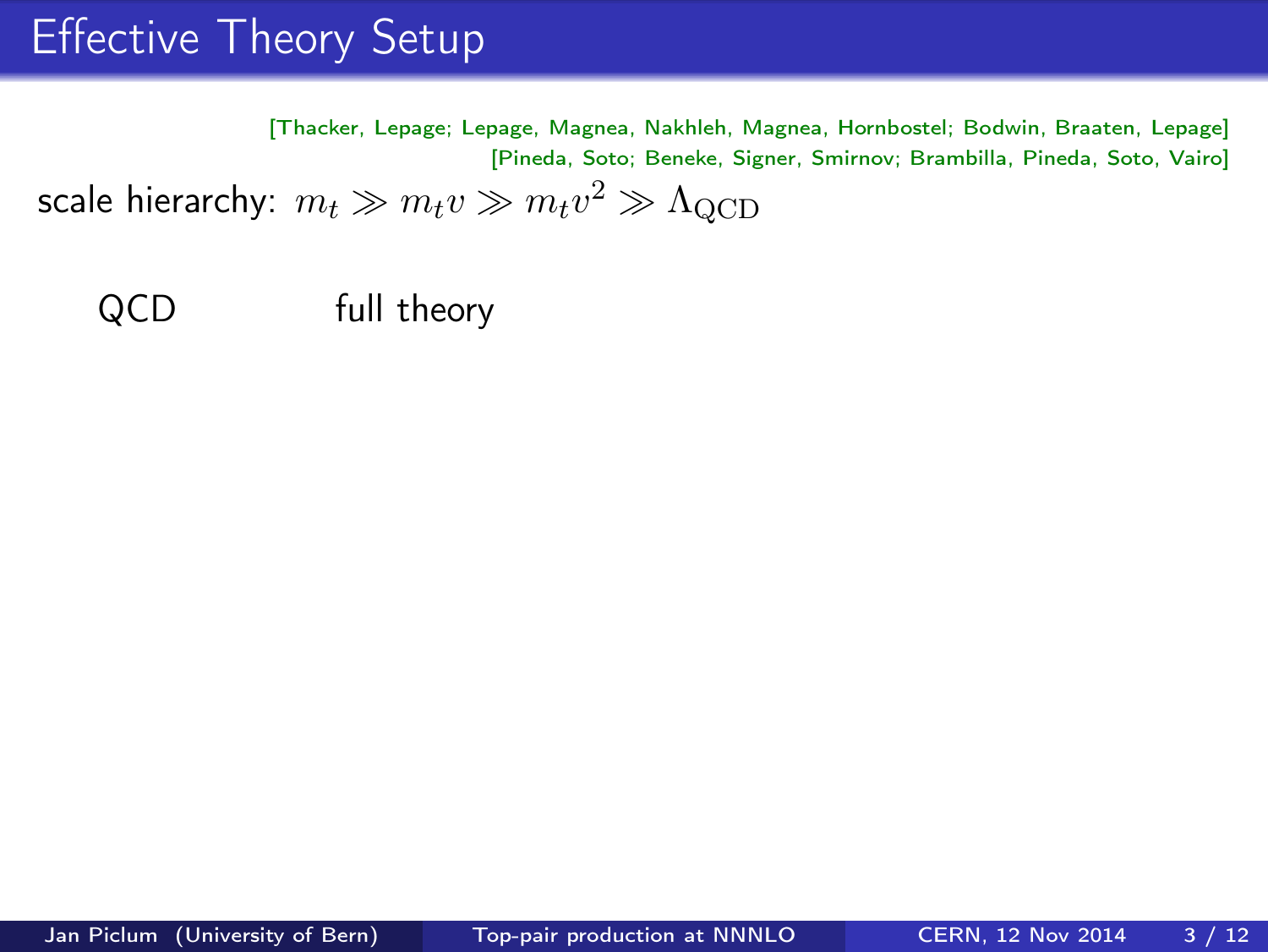# Effective Theory Setup

[Thacker, Lepage; Lepage, Magnea, Nakhleh, Magnea, Hornbostel; Bodwin, Braaten, Lepage] [Pineda, Soto; Beneke, Signer, Smirnov; Brambilla, Pineda, Soto, Vairo] scale hierarchy:  $m_t \gg m_t v \gg m_t v^2 \gg \Lambda_{\rm QCD}$ 

QCD full theory

integrate out hard modes:  $k^0 \sim k^i \sim m_t$ hard subgraphs become point-like vertices  $\rightsquigarrow$  hard matching coefficients

NRQCD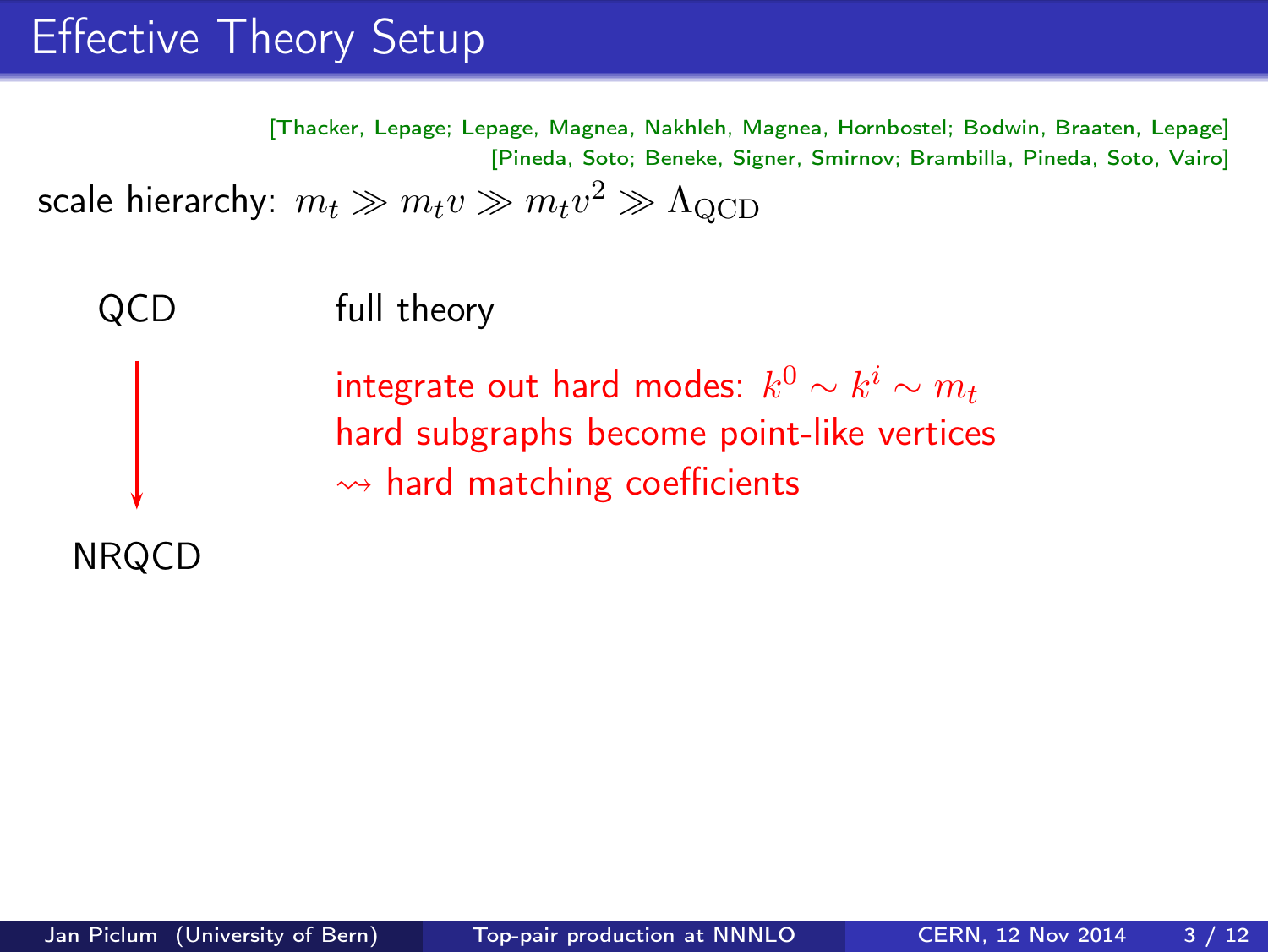# Effective Theory Setup

[Thacker, Lepage; Lepage, Magnea, Nakhleh, Magnea, Hornbostel; Bodwin, Braaten, Lepage] [Pineda, Soto; Beneke, Signer, Smirnov; Brambilla, Pineda, Soto, Vairo] scale hierarchy:  $m_t \gg m_t v \gg m_t v^2 \gg \Lambda_{\rm QCD}$ 

QCD full theory integrate out hard modes:  $k^0 \sim k^i \sim m_t$ hard subgraphs become point-like vertices  $\rightsquigarrow$  hard matching coefficients NRQCD integrate out soft modes:  $k^0 \sim k^i \sim m_t v$ soft subgraphs become instantaneous, non-local vertices  $\rightsquigarrow$  potentials pNRQCD contains potential quarks and ultrasoft gluons

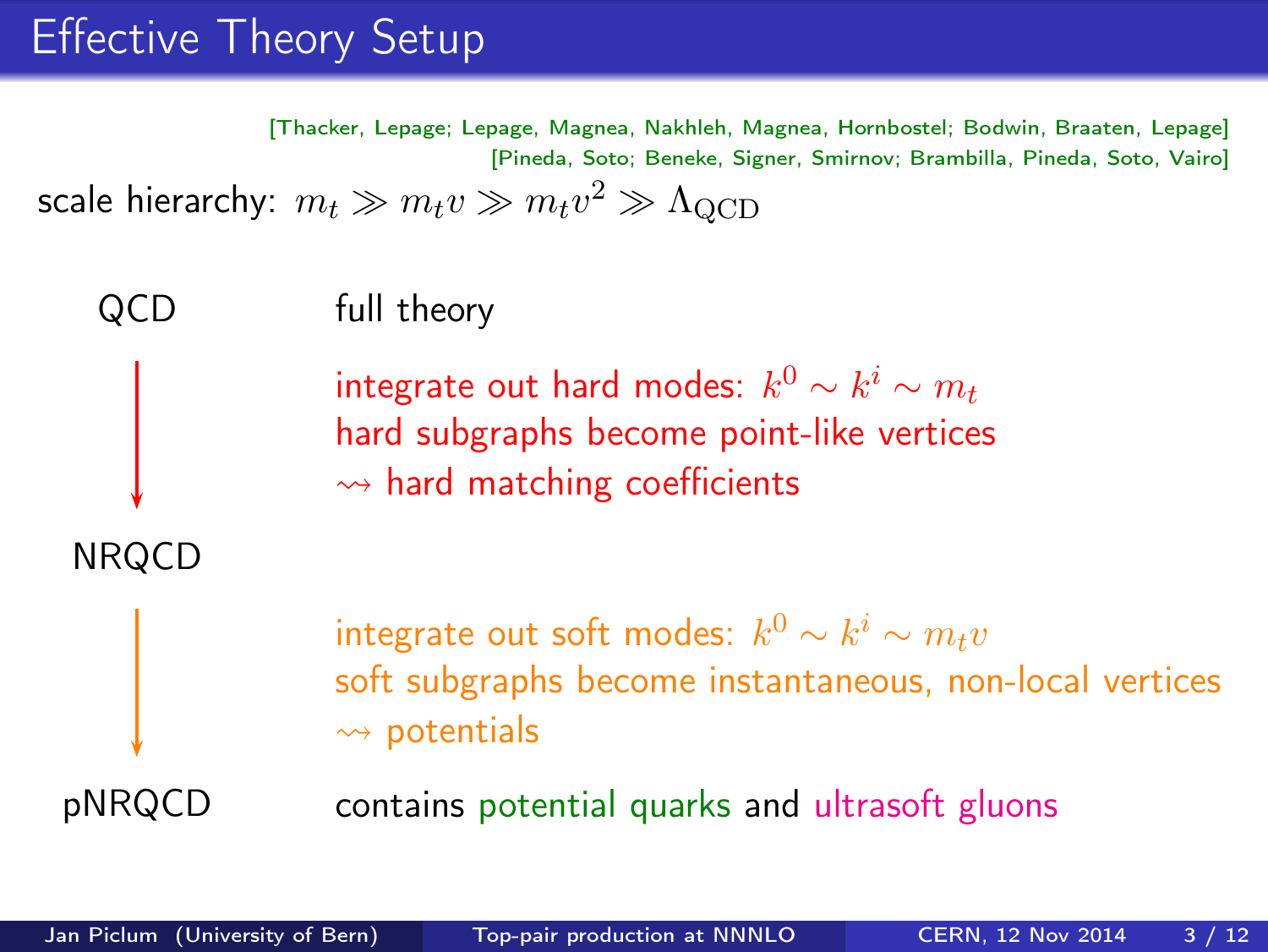# Calculating the Cross Section

use optical theorem:

$$
\text{diag}\left|\text{max}\left|\text{max}\right|\right|\sim\text{Im}\left|\text{max}\right|\sim\text{max}
$$

compute polarisation function in pNRQCD:  $\Pi(q)\sim c_v^2\, G(\vec{0},\vec{0};E)$ 

- compute hard matching coefficients
- o compute potential
- solve Schrödinger equation
- compute ultrasoft corrections

power counting:

$$
\sum_{n} \left(\frac{\alpha_s}{v}\right)^n \times \left\{1; \underbrace{\alpha_s, v;}_{\text{NLO}}, \underbrace{\alpha_s^2, \alpha_s v, v^2}_{\text{NNLO}}; \underbrace{\alpha_s^3, \alpha_s^2 v, \alpha_s v^2, v^3}_{\text{NNNLO}}; \dots\right\}
$$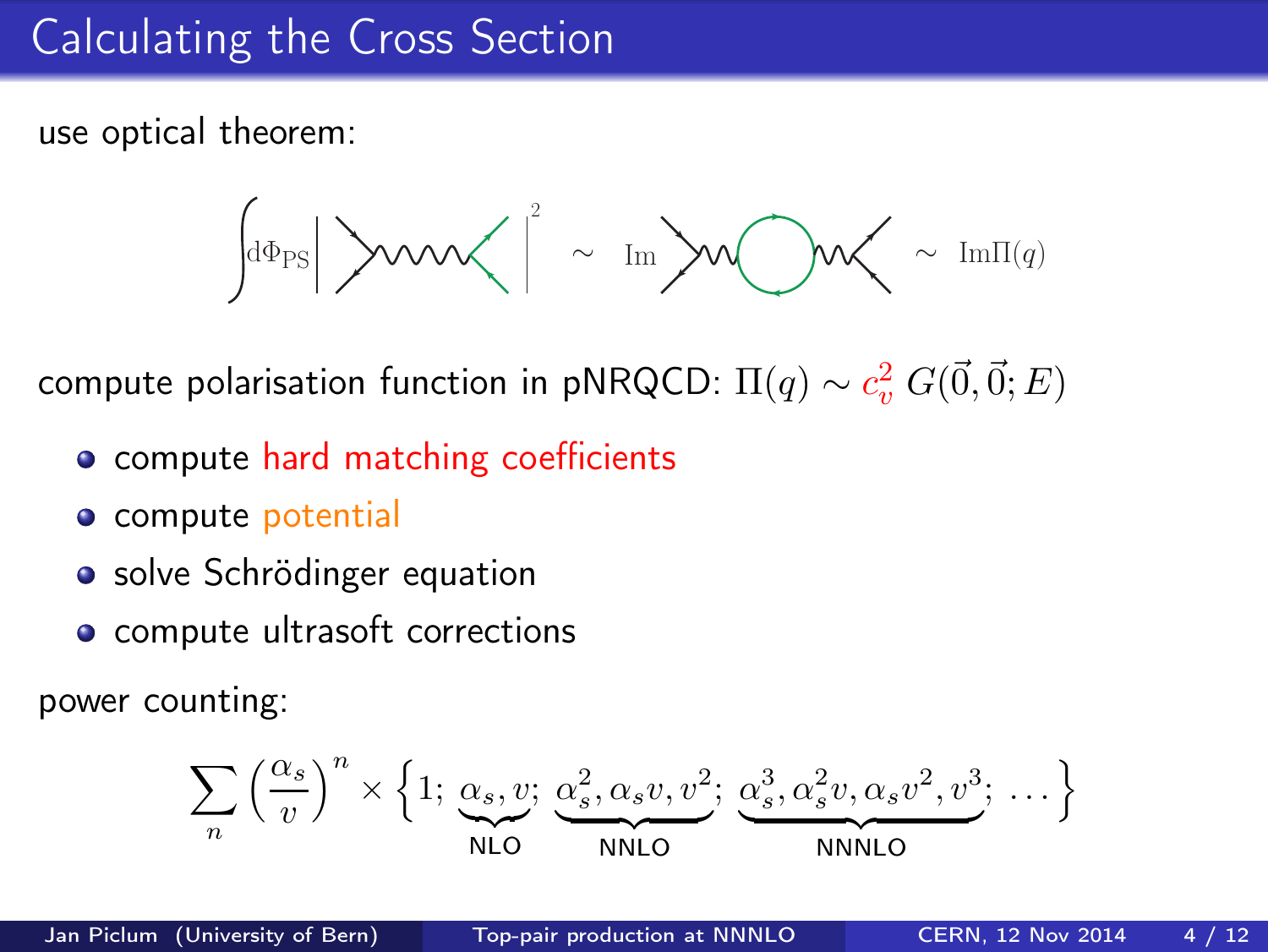**O** NNLO [Hoang, Teubner; Melnikov, Yelkhovsky; Yakovlev; Beneke, Signer, Smirnov; Nagano, Ota, Sumino; Penin, Pivovarov]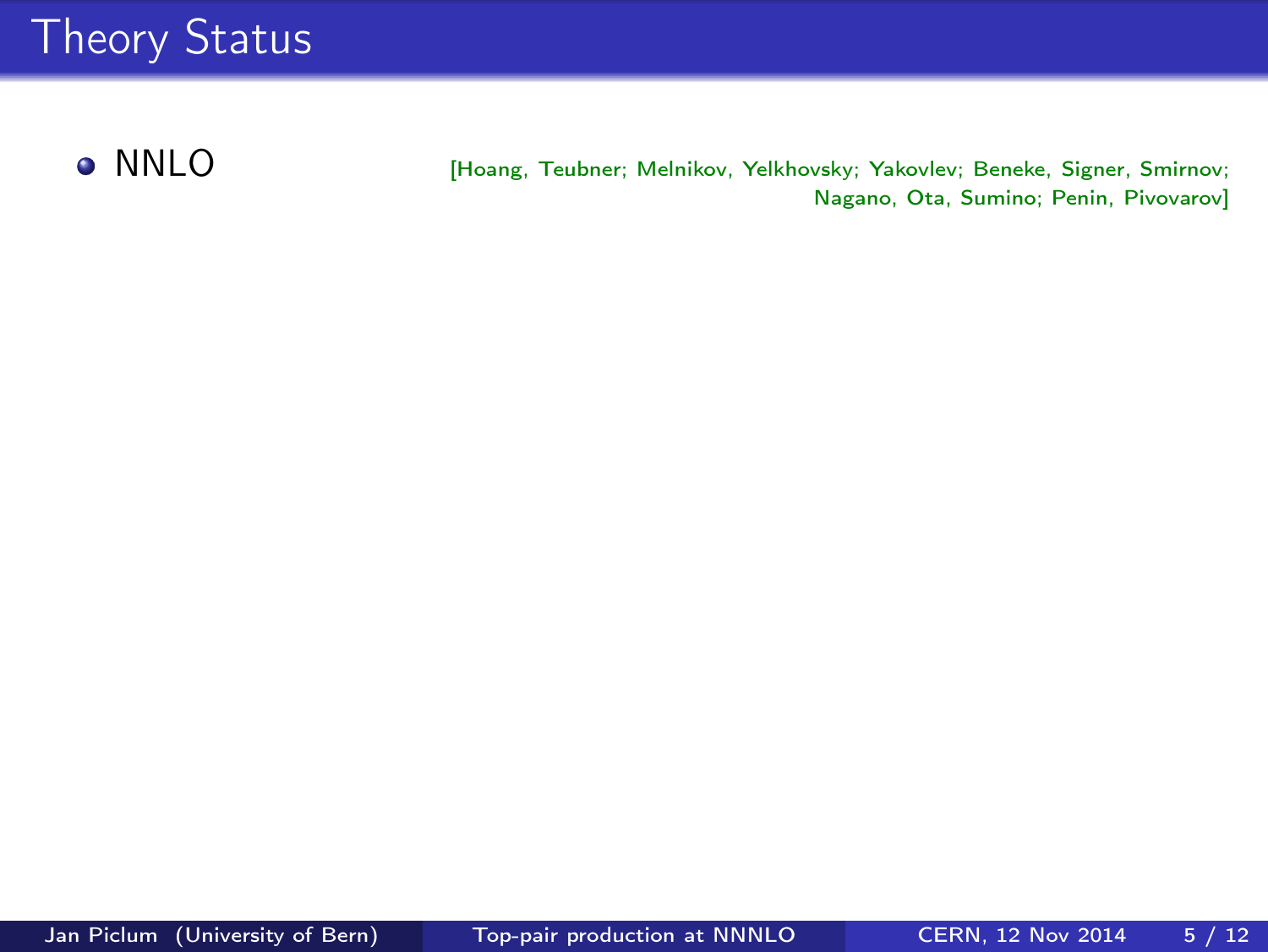# Theory Status

NNLO [Hoang, Teubner; Melnikov, Yelkhovsky; Yakovlev; Beneke, Signer, Smirnov; Nagano, Ota, Sumino; Penin, Pivovarov]

### NNNLO  $\bullet$

- 
- 
- ultrasoft corrections **and Community** [Beneke, Kiyo, Penin]
- **3-loop contribution to**  $c_v$  [Marquard, JP, Seidel, Steinhauser]<br>**9** P-Wave contribution **and Steinhauser** [Penin, Pivovarov: Beneke, JP, Rauh]
- 

**• potential contributions** [Beneke, Kiyo, Schuller; Kniehl, Penin, Smirnov, Steinhauser]

• 3-loop static potential [Anzai, Kiyo, Sumino; Smirnov, Smirnov, Steinhauser]

[Penin, Pivovarov; Beneke, JP, Rauh]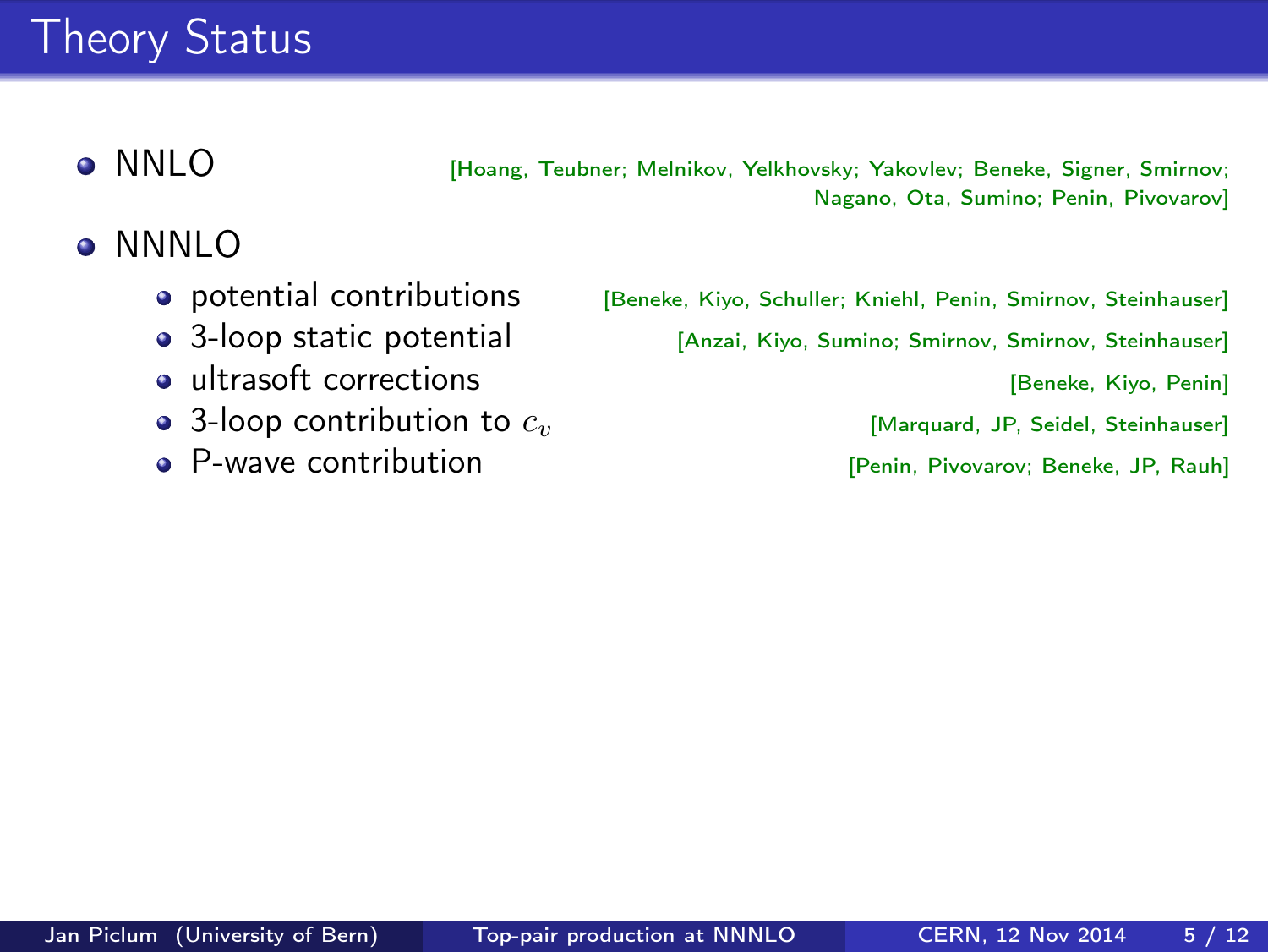# Theory Status

NNLO [Hoang, Teubner; Melnikov, Yelkhovsky; Yakovlev; Beneke, Signer, Smirnov; Nagano, Ota, Sumino; Penin, Pivovarov]

### NNNLO  $\bullet$

- 
- 
- ultrasoft corrections **and Community** [Beneke, Kiyo, Penin]
- 3-loop contribution to  $c_v$  [Marquard, JP, Seidel, Steinhauser]
- P-wave contribution **Fig. 1** [Penin, Pivovarov; Beneke, JP, Rauh]
- **•** NNLL
	-
	-

**• potential contributions** [Beneke, Kiyo, Schuller; Kniehl, Penin, Smirnov, Steinhauser]

• 3-loop static potential [Anzai, Kiyo, Sumino; Smirnov, Smirnov, Steinhauser]

vNRQCD [Hoang, Manohar, Stahlhofen, Stewart, Teubner] **•** pNRQCD [Pineda, Signer]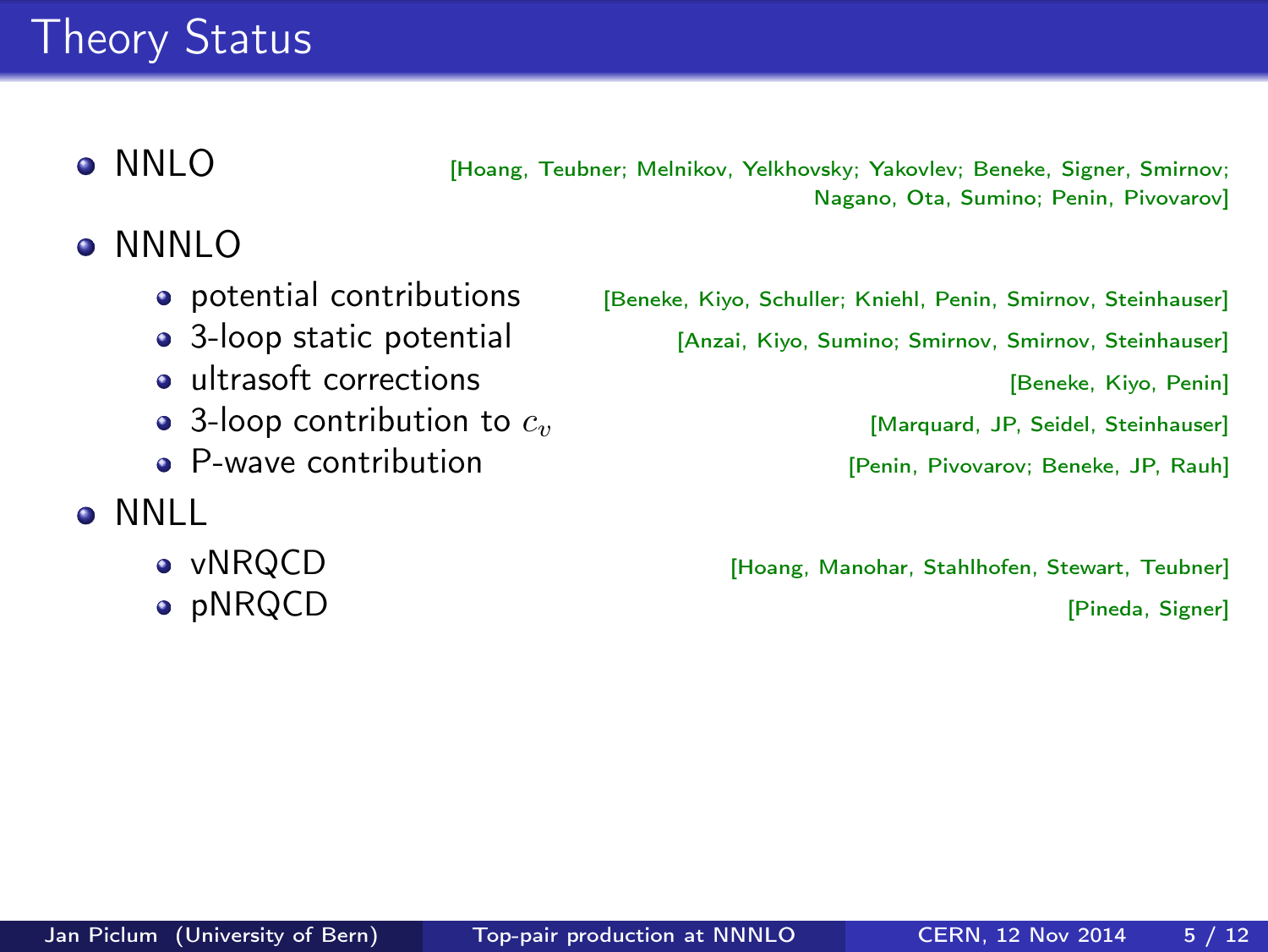# Theory Status

**• NNLO** [Hoang, Teubner; Melnikov, Yelkhovsky; Yakovlev; Beneke, Signer, Smirnov; Nagano, Ota, Sumino; Penin, Pivovarov]

- NNNLO
	-
	-
	- ultrasoft corrections and the state of the state of the state of the state of the state of the state of the state of the state of the state of the state of the state of the state of the state of the state of the state of
	- 3-loop contribution to  $c_v$  [Marquard, JP, Seidel, Steinhauser]
	- P-wave contribution **business** [Penin, Pivovarov; Beneke, JP, Rauh]
- **•** NNLL
	-
	-
- **electroweak corrections** [Guth, Kühn; Hoang, Reißer; Eiras, Steinhauser;
- finite-width effects **[Fadin, Khoze; Hoang, Reißer, Ruiz-Femenía**;
- 

**• potential contributions** [Beneke, Kiyo, Schuller; Kniehl, Penin, Smirnov, Steinhauser]

• 3-loop static potential [Anzai, Kiyo, Sumino; Smirnov, Smirnov, Steinhauser]

vNRQCD [Hoang, Manohar, Stahlhofen, Stewart, Teubner] **•** pNRQCD [Pineda, Signer]

Kiyo, Seidel, Steinhauser]

Beneke, Jantzen, Ruiz-Femenía; Penin, JP]

**• Higgs contribution** [Harlander, Jeżabek, Kühn; Eiras, Steinhauser; Beneke, JP, Rauh]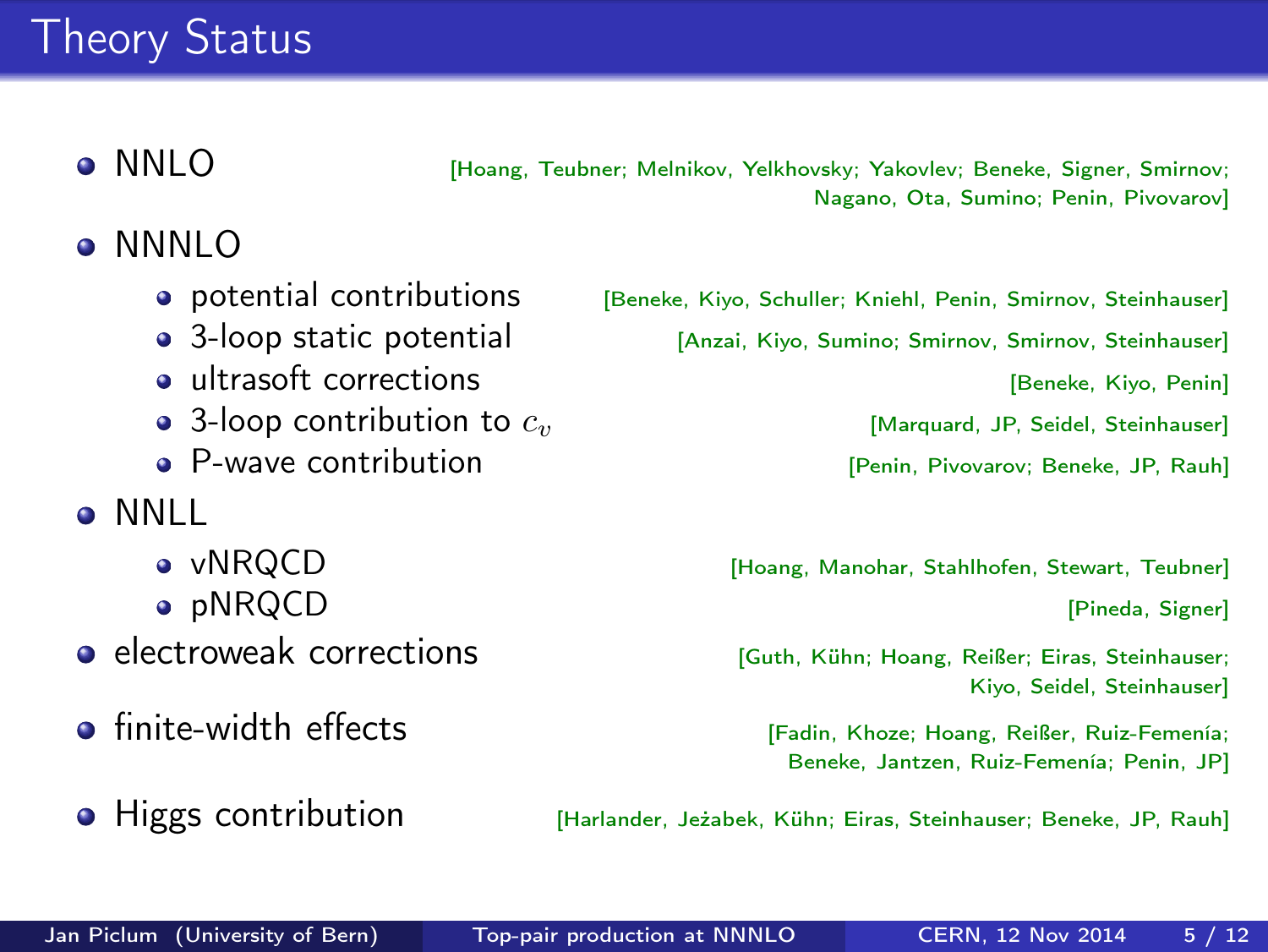## Computing the Green's Function

Coulomb Green's function at the origin:

$$
G_C(E) = \langle 0 | \frac{1}{H_0 - E} | 0 \rangle = \langle 0 | G^{(0)} | 0 \rangle
$$

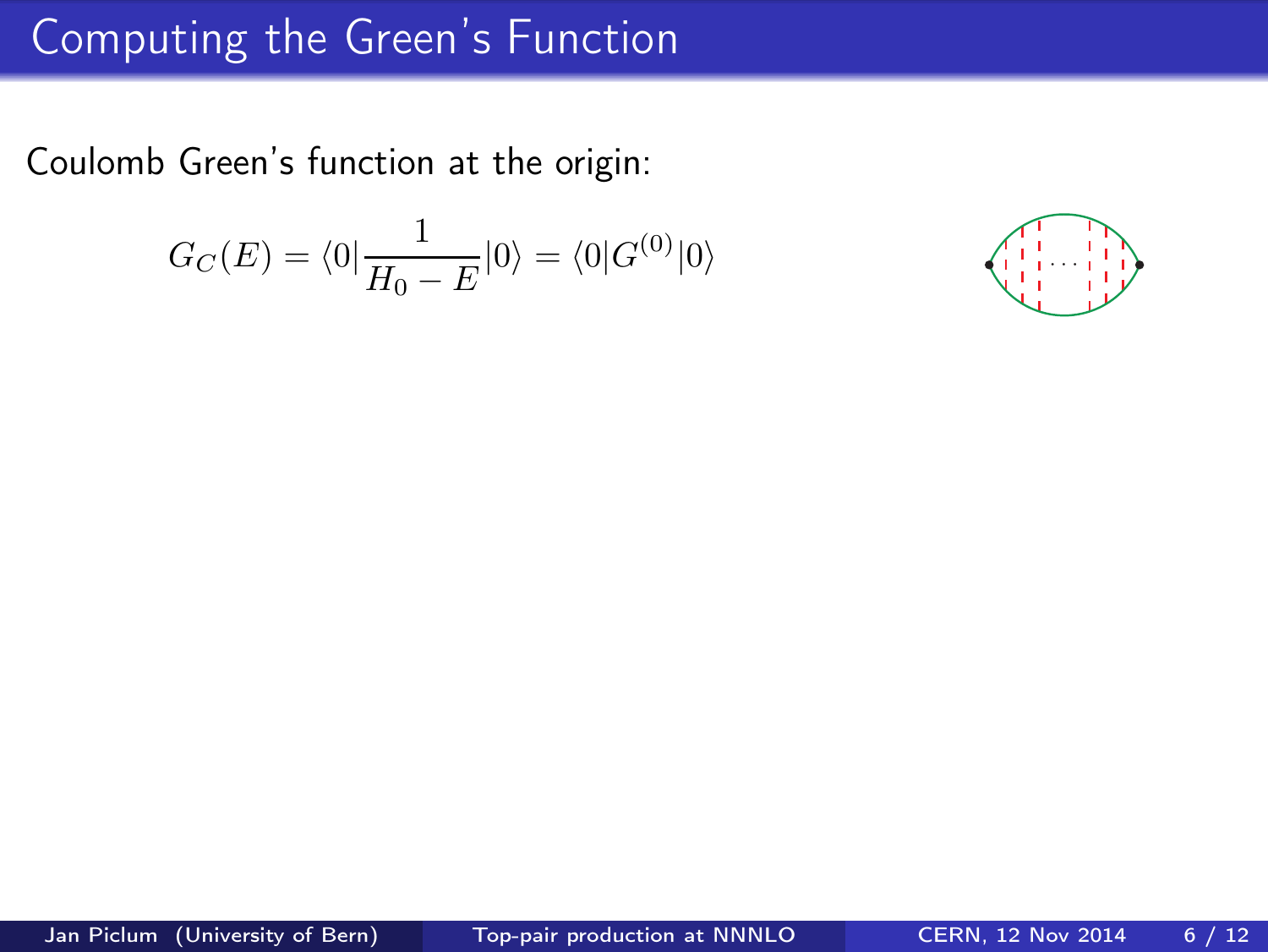### Computing the Green's Function

Coulomb Green's function at the origin:

$$
G_C(E) = \langle 0 | \frac{1}{H_0 - E} | 0 \rangle = \langle 0 | G^{(0)} | 0 \rangle
$$



corrections due to higher order potential can be computed perturbatively:

$$
\delta G(E) = \langle 0 | \frac{1}{H_0 + \delta V - E} | 0 \rangle - G_C(E)
$$
  
= -\langle 0 | G^{(0)} \delta V^{(1)} G^{(0)} | 0 \rangle  
+ \langle 0 | G^{(0)} \delta V^{(1)} G^{(0)} \delta V^{(1)} G^{(0)} | 0 \rangle - \langle 0 | G^{(0)} \delta V^{(2)} G^{(0)} | 0 \rangle + ...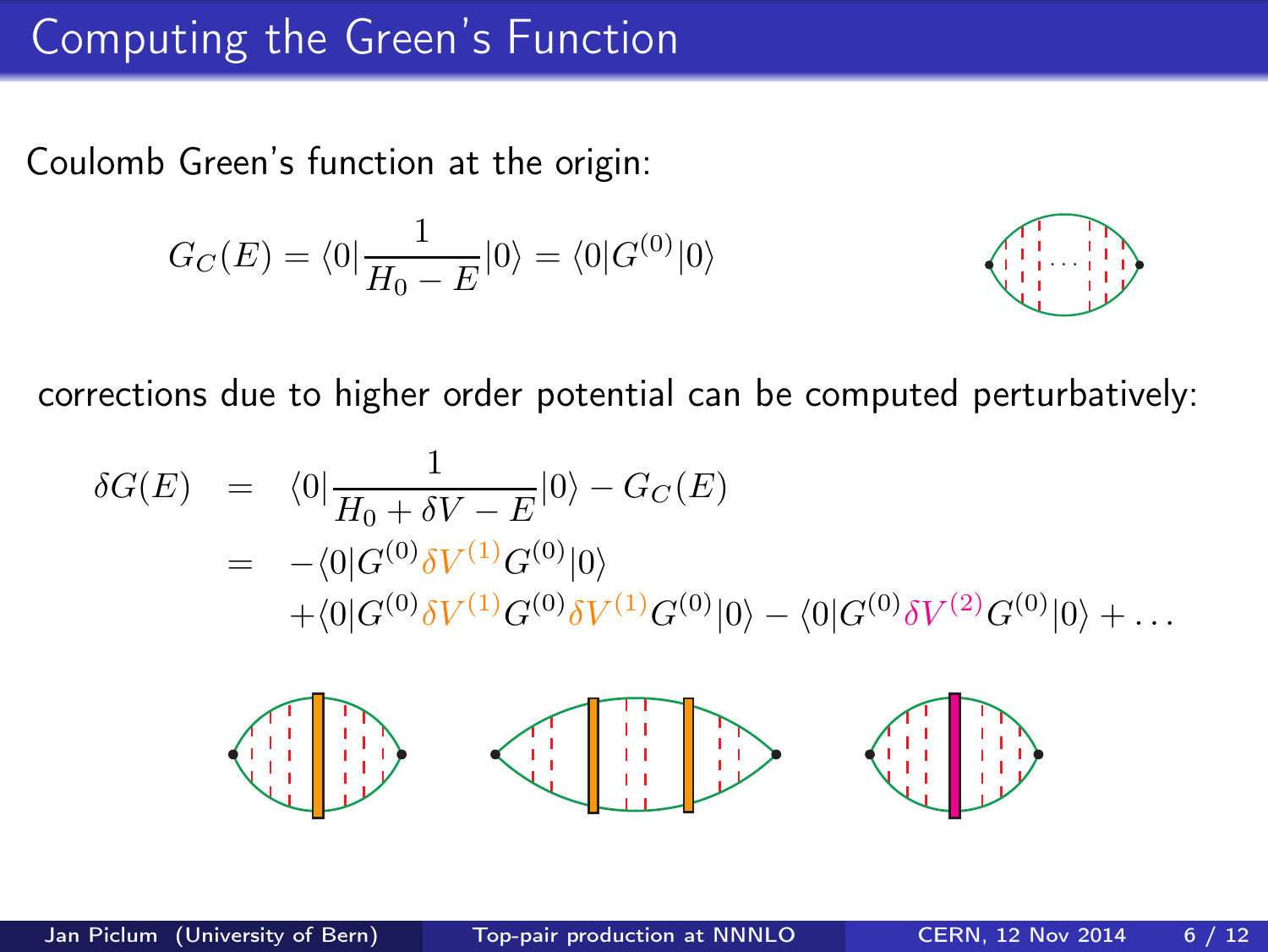## Extracting Divergences

- divergent diagrams have to be calculated in  $D = 4 2\epsilon$
- Coulomb Green function only known in  $D = 4$
- adding Coulomb exchanges decreases degree of divergence

 $\rightsquigarrow$  subtract divergent graphs in  $D = 4$  and calculate them in  $D = 4 - 2\epsilon$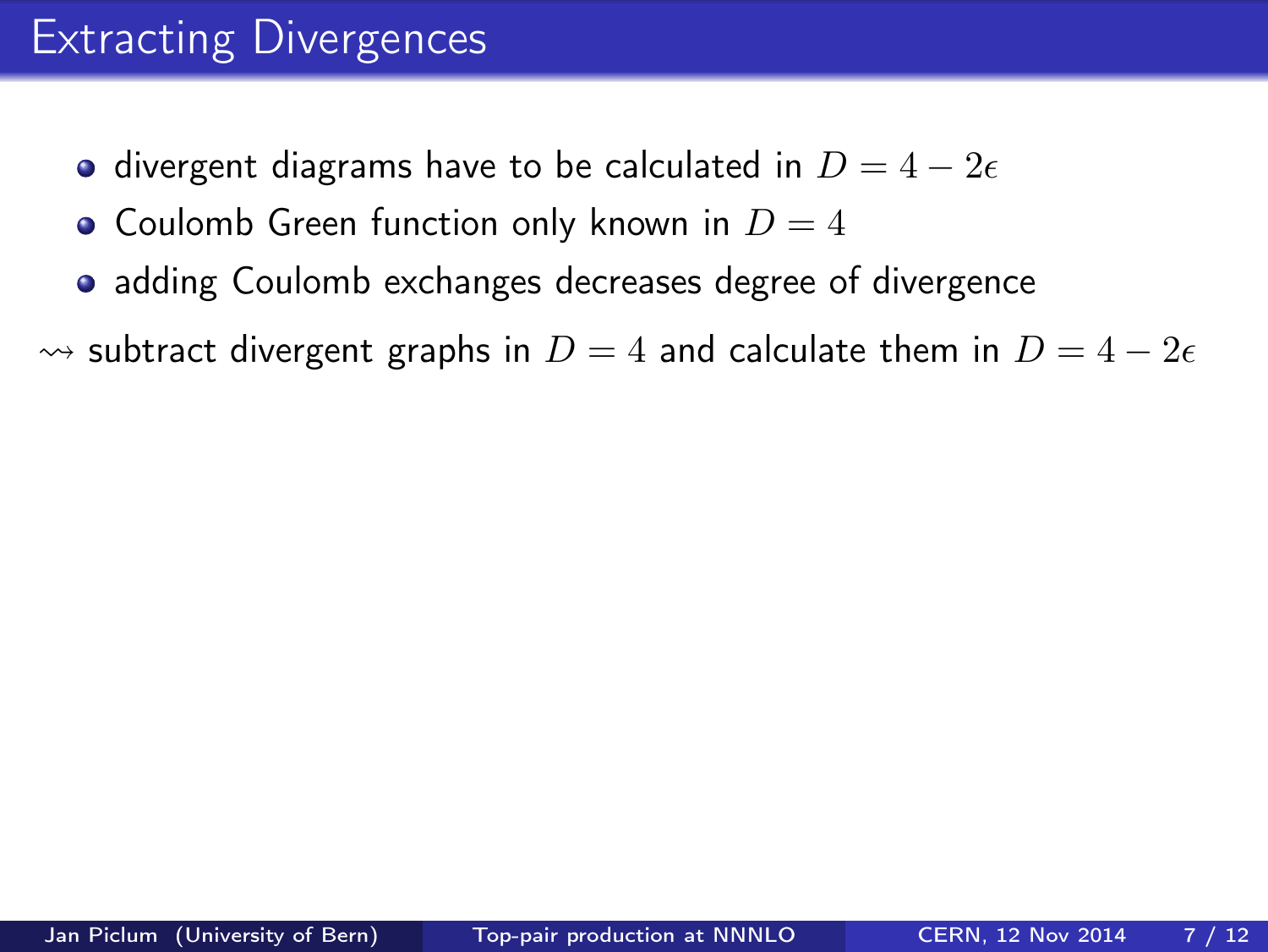### Extracting Divergences

- divergent diagrams have to be calculated in  $D = 4 2\epsilon$
- Coulomb Green function only known in  $D=4$
- adding Coulomb exchanges decreases degree of divergence

 $\rightsquigarrow$  subtract divergent graphs in  $D = 4$  and calculate them in  $D = 4 - 2\epsilon$ example: NLO P-wave contribution **Example:** IP, Rauh, 2013]

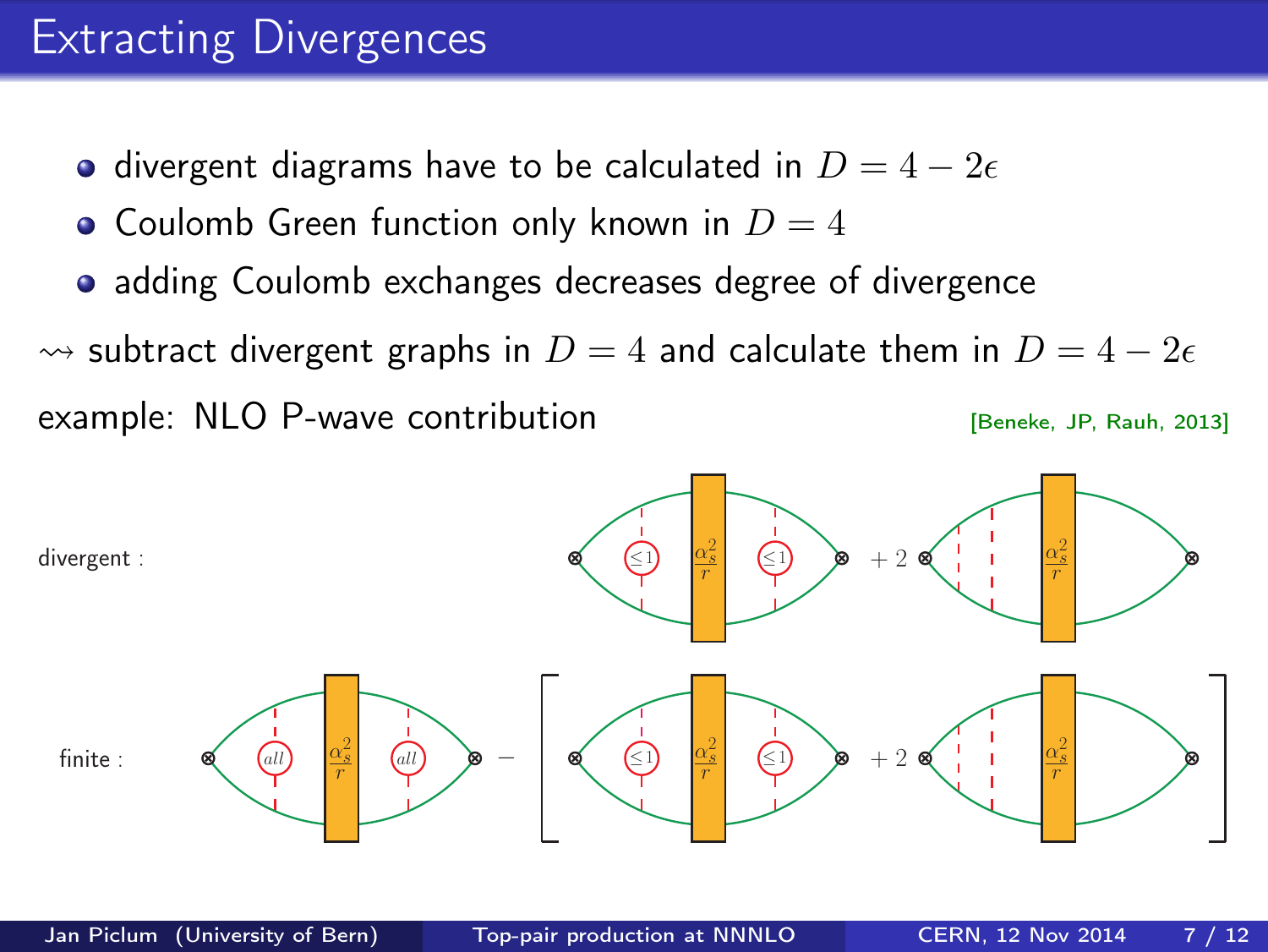### Finite-Width Divergences

- $\bullet$   $E \rightarrow E + i\Gamma_t$  at LO  $\rightsquigarrow \Gamma_t/\epsilon$  at NNLO
- **•** finite-width divergences lead to scale dependence
- **•** dependence does not decrease in higher orders
- divergences are cancelled by non-resonant contributions

example: LO P-wave Green function **Example:** LO P-wave Green function

$$
G_0^P(E) = \frac{m_t^4}{4\pi} \left\{ \frac{\alpha_s C_F}{2} \left[ \frac{1}{2\epsilon} - \ln \left( \frac{-4m_t E}{\mu_w^2} \right) + 4 \right] \frac{E}{m_t} + \dots \right\}
$$

$$
\sim \operatorname{Im} G_0^P(E + i\Gamma_t) = \frac{m_t^4}{4\pi} \left\{ \frac{\alpha_s C_F}{2} \left[ \frac{1}{2\epsilon} - \ln \left( \frac{4m_t\sqrt{E^2 + \Gamma_t^2}}{\mu_w^2} \right) + 4 \right] \frac{\Gamma_t}{m_t} + \dots \right\}
$$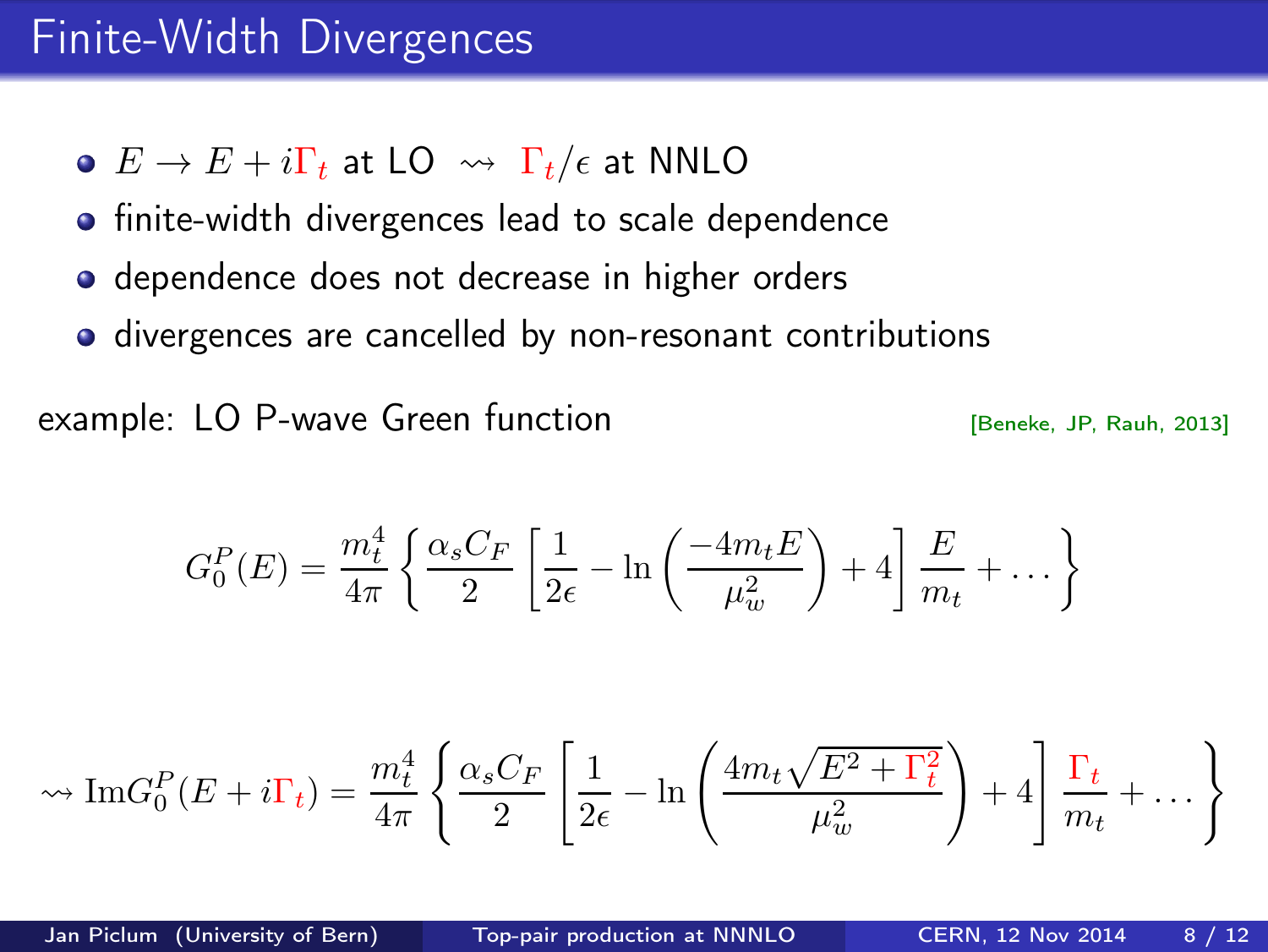## Finite-Width Divergences

- $\bullet$   $E \rightarrow E + i\Gamma_t$  at LO  $\rightsquigarrow \Gamma_t/\epsilon$  at NNLO
- **•** finite-width divergences lead to scale dependence
- **•** dependence does not decrease in higher orders
- divergences are cancelled by non-resonant contributions

example: P-wave contribution close to threshold [Beneke, JP, Rauh, 2013]



(effect is less pronounced for S-wave)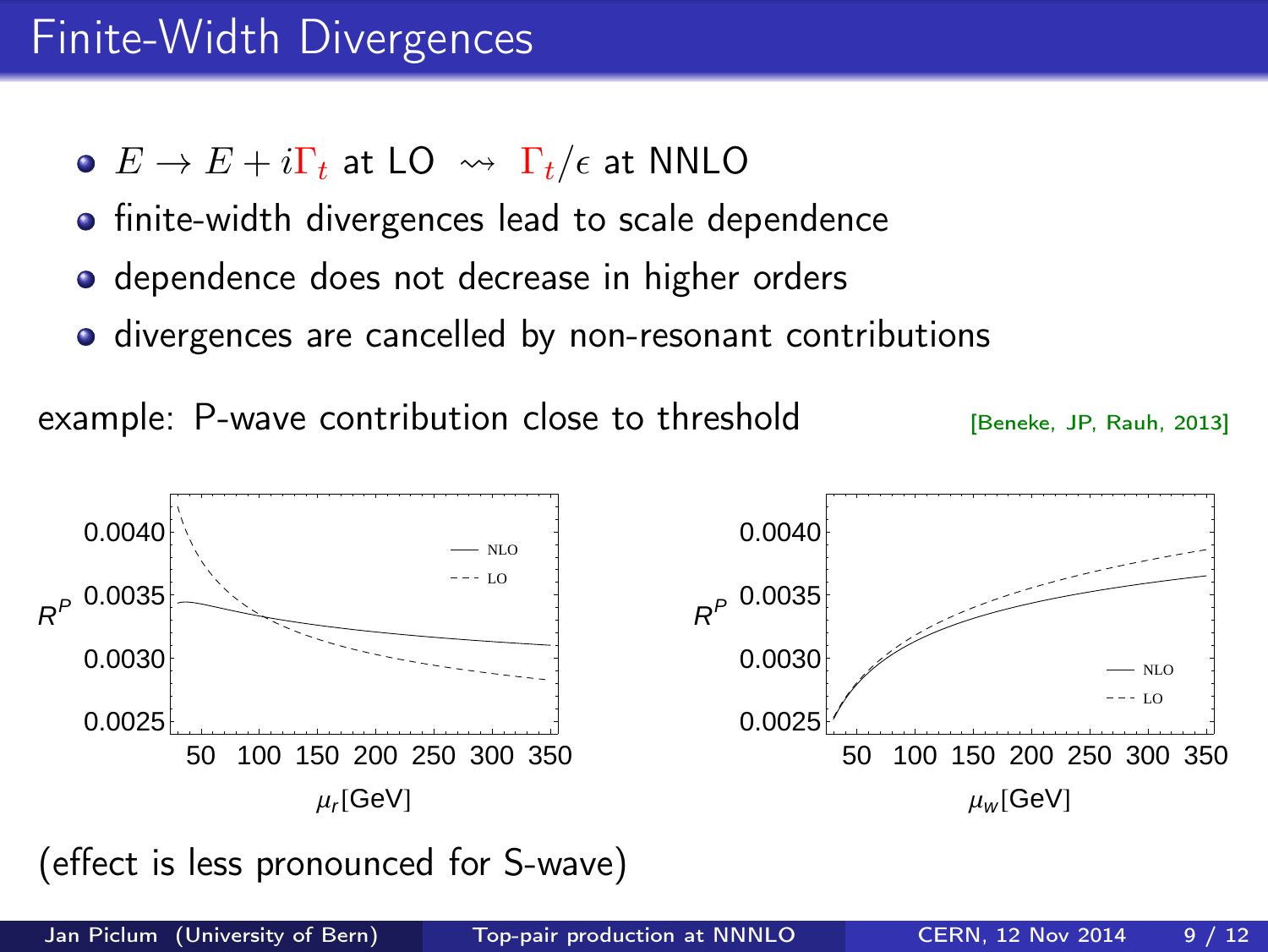# R ratio (preliminary)



PS scheme:  $m_t^{\text{PS}} = 171.5$  GeV,  $\Gamma_t = 1.33$  GeV,  $\alpha_s(M_Z) = 0.118$  $\mu = 50 - 350$  GeV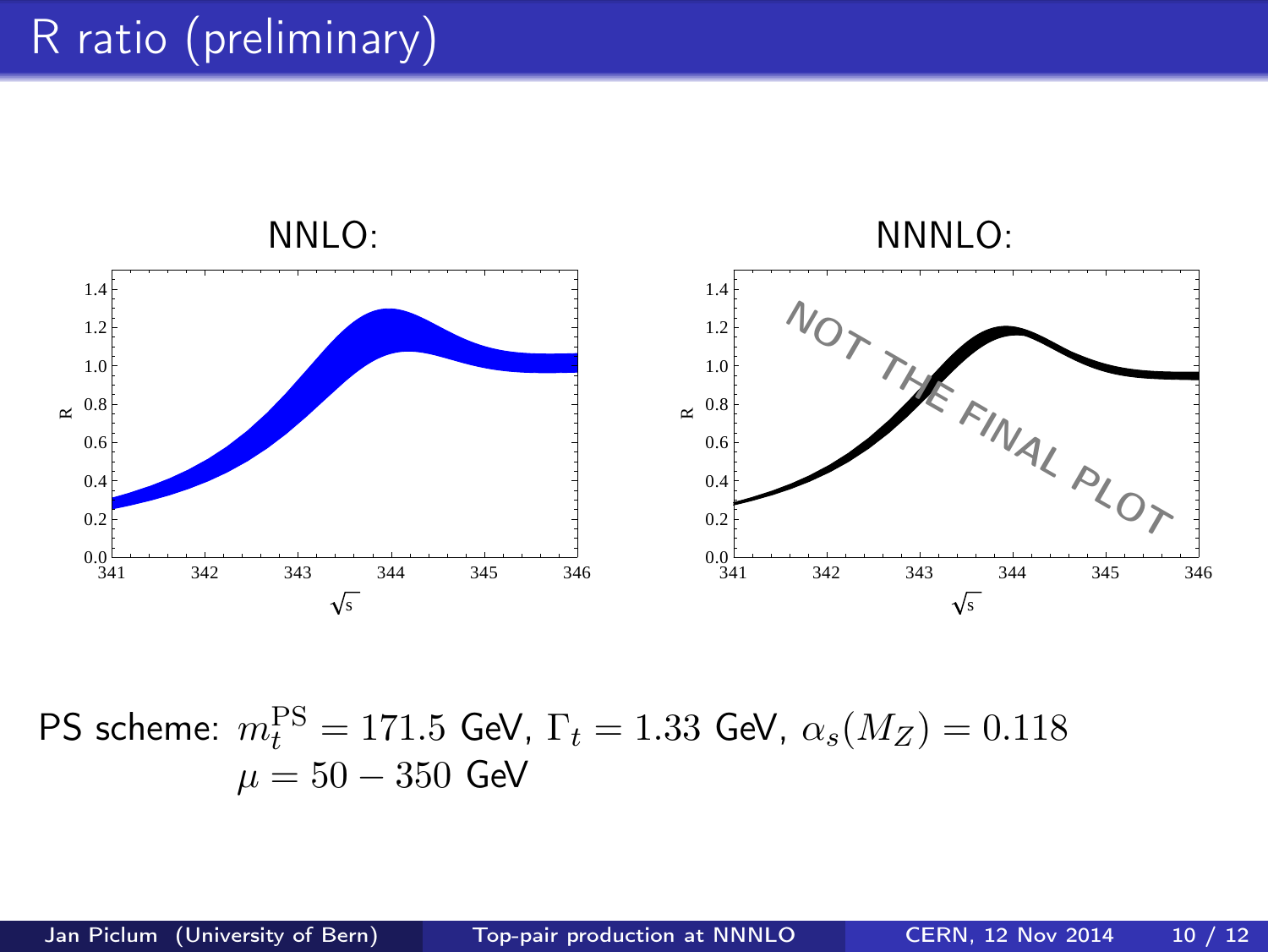### Parameter Dependence (preliminary)